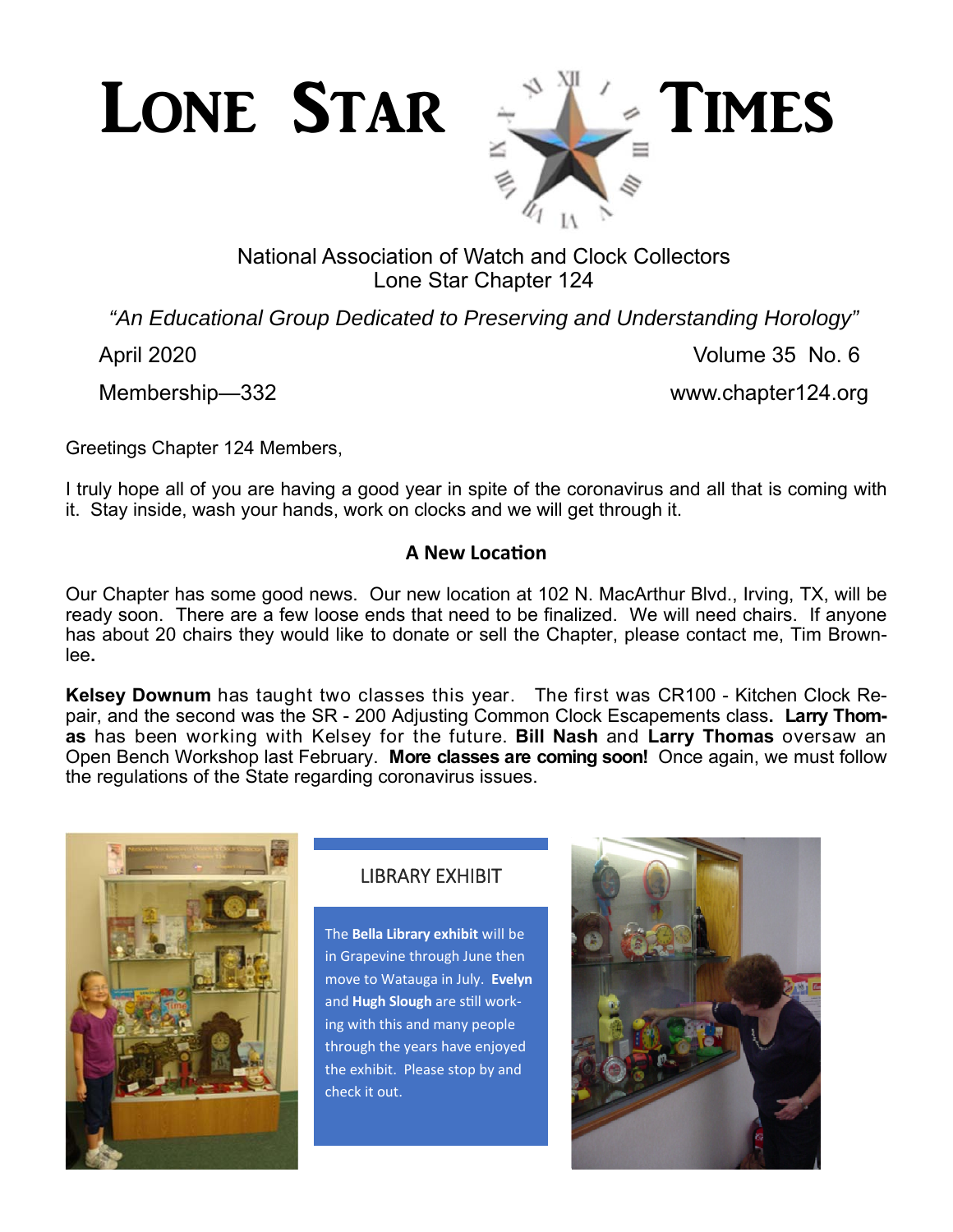April 2020 **Contract Contract Contract Contract Volume 35 No. 6** Page 2

### **2020 Regional**

Our 2020 Regional was held at the Hampton Inn & Convention Center 1700 Rodeo Dr. in Mesquite, Texas. Hampton Inn has always been helpful and has a great location. Mart table set-up was completed by the hotel Wednesday night, which allowed our Convention Chair, **Bill Slough**, to have the Thursday start-up come together almost flawlessly. **Greg Cook** and **Mike Dempsey** set up the exhibit. This year's theme was "**Carriage Clocks and Antique Tools**." **Bill Edwards, Arnold Madnick** and **Bruce Wooldridge** added items to the exhibit, too. The educational instructors were **Jerry Kieffer, Mike Dempsey , Jeff Hamilton, Craig White** and **Mary Ellen Bell**. There were 271 tables sold and more than 570 registered attendees this year. **Brian Schmidt**, along with **John Erickson,** started the registration Thursday afternoon and the mart opened for two hours Thursday. **Gerald Greener** took the place of announcer this year.

## **Greg Cook was our Keynote Speaker and curated the Carriage Clock portion of the Exhibit**



The public was invited to attend Friday afternoon and Saturday this year. Although we had a little trouble with advertising, the public attendance was fair. Hopefully next year the publisher's event calendars will be a little more amenable to our event. We did sign up some new members for the NAWCC and our Chapter from the public.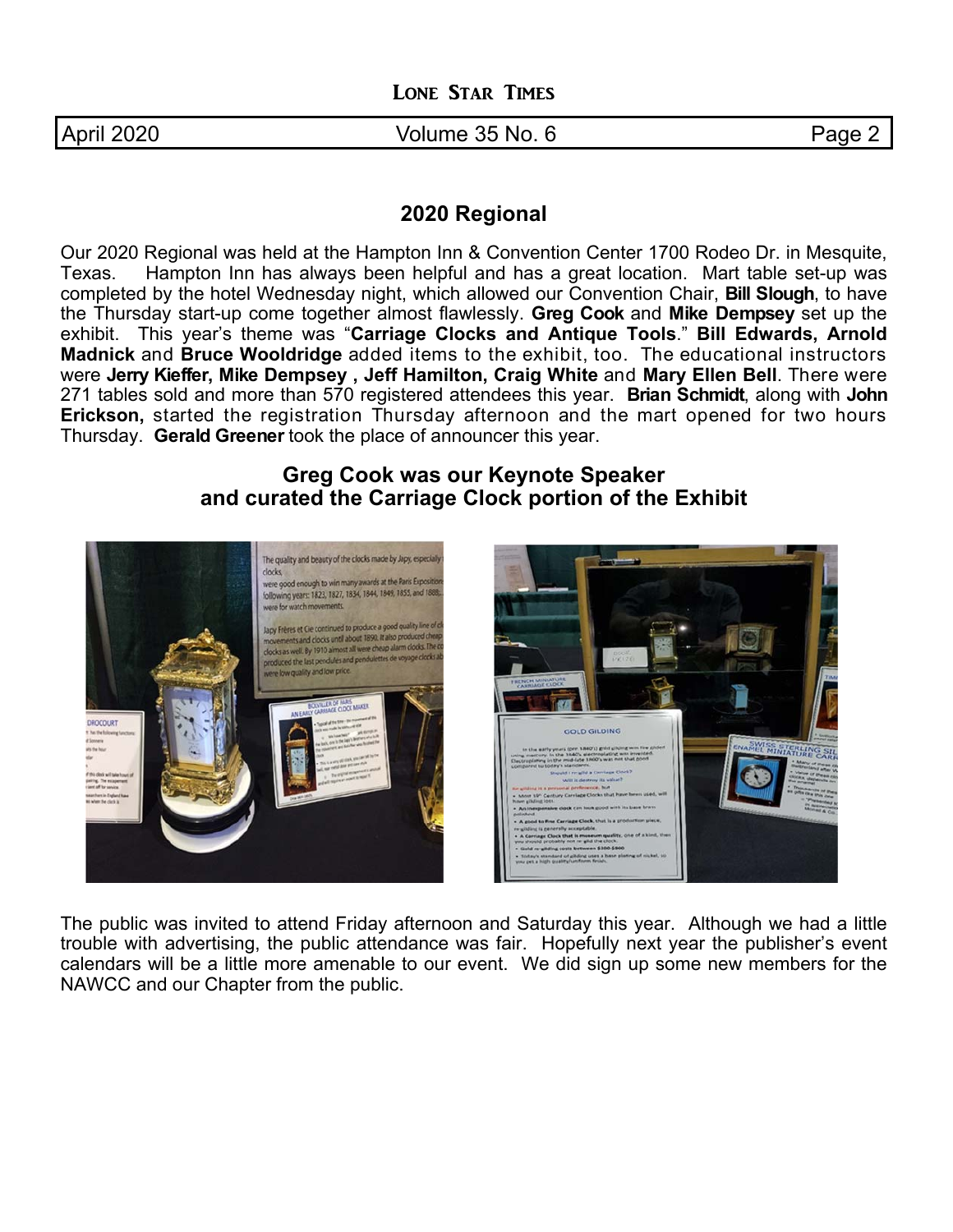|  | April 2020 |
|--|------------|
|  |            |

#### Volume 35 No. 6 **Page 3**

**Pam Tischler** did a wonderful job, as usual, planning and executing the Banquet. The national representative this year was **Chris Miller**. NAWCC board member **Jim Price** was also in attendance. Chris Miller presented the awards for the volunteers and board members.

The David Tips award for Volunteer of the Year went to **John Acker**. This award was presented by **Hugh Slough**, our awards chairman. John has been the go-to person to keep the "flies out of the ointment." This Chapter is lucky to have him. **Congratulations John!**



**Bruce Wooldridge**, **Mike Granderson and Joe Richards** coordinated the auction, both live and silent, and the "Let's Make a Deal" table. These fund raisers contribute to the overall continued financial success of our Chapter.

We did have a number of young people attend with their parents, and **Cathy Slough** was ready at the Children's Table with games and projects to stimulate horological interest for our youth.

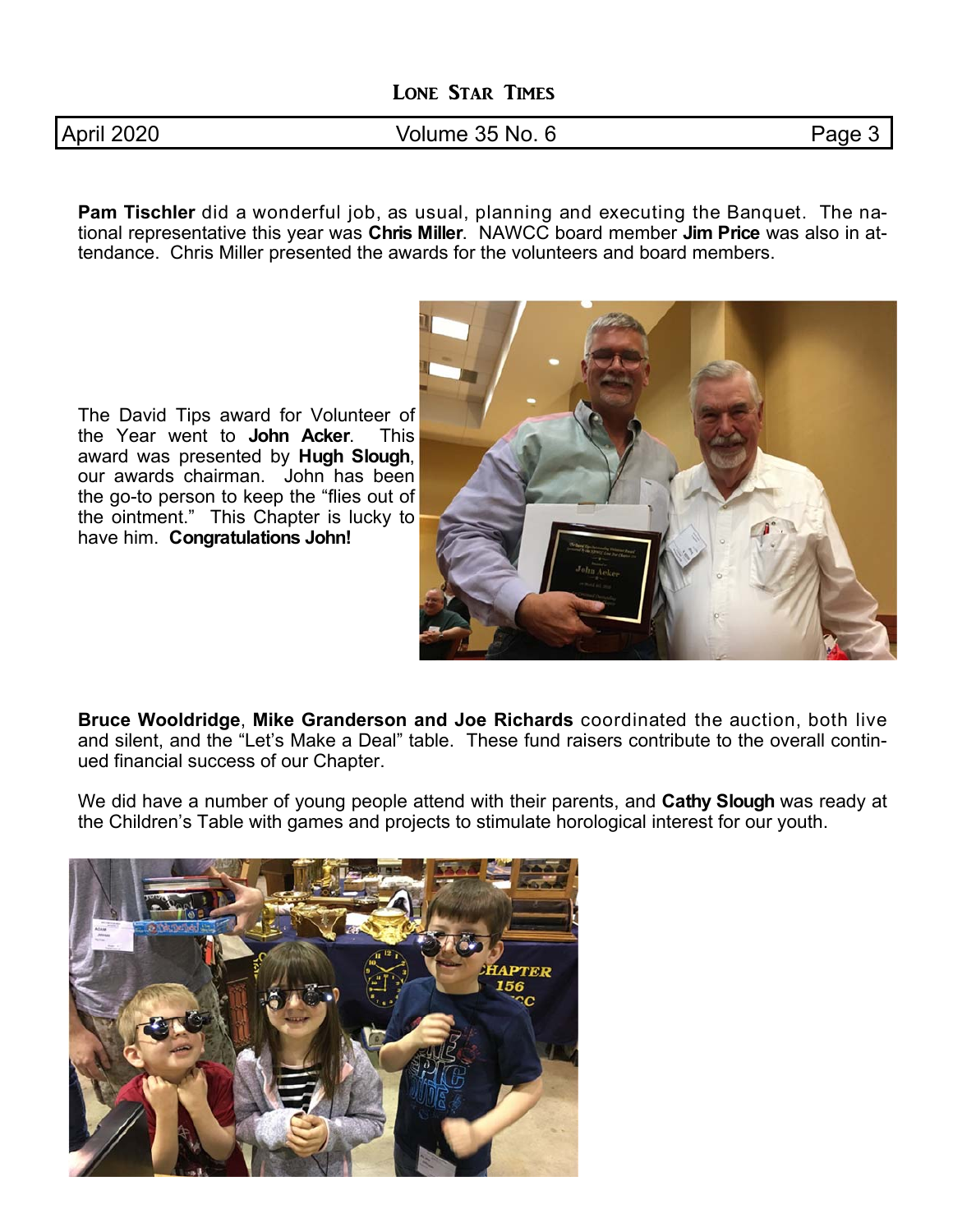April 2020 **Contract Contract Contract Contract Volume 35 No. 6** Page 4

Let's not forget the members and donors working behind the scenes. The members take care of the website and messaging**, Sam Creech**; Graphics**, Peter Crum**; advertising**, E.K. Wilson**; letter and regional packet stuffers, **Arnold Madnick, Hugh, Evelyn and Bill Slough, George Augustas, Brian and Debbie Schmidt, John Acker, Pam Tischler, John Erickson** and **John Hunt**. All the members listed put in a lot of time and this event wouldn't have happened without them. The donors contribute cash and merchandise for the door prizes and other giveaways such as Mart Bucks and the Grand Door Prize. This year the Grand Door Prize was a Carriage Clock. The clock was restored by **Greg Cook**. This year's donors were **Anonymous, Ashland Investments, Time Savers, Merritt's, Donegan Optical, Hugh** and **Evelyn Slough, Curt Lefferts, Pam Tischler, Pete Cronos, Chapter 80, Chapter 139, Chapter 15** and **Mike Muggy muggyweld.com.** 



There is one other person I need to thank, and that is **Madison Ball**. Madison drew the tickets for the Grand Door Prize. Thank you Madison, Great job!

**One Day & Annual Meeting** 

The One Day will be held at the old location in Grapevine on May 30<sup>th</sup> 2020, if the City and **County will allow due to the Coronavirus.** I will send an update as soon as I know something. The Founders Building will be better suited for this One Day. There will be a **BBQ lunch with an auction**. We will be electing new board members for the fiscal year 2020 – 2021. Set up will begin at 8:00 am, Mart 8:30 – 10:00 am, Business meeting 10:15 – 10:45, auction and lunch. A short board meeting, with the new board members, will follow the lunch.

**★★★ I will send an update regarding the Annual One Day Meeting! ★★★** 

Tim Brownlee

**President**